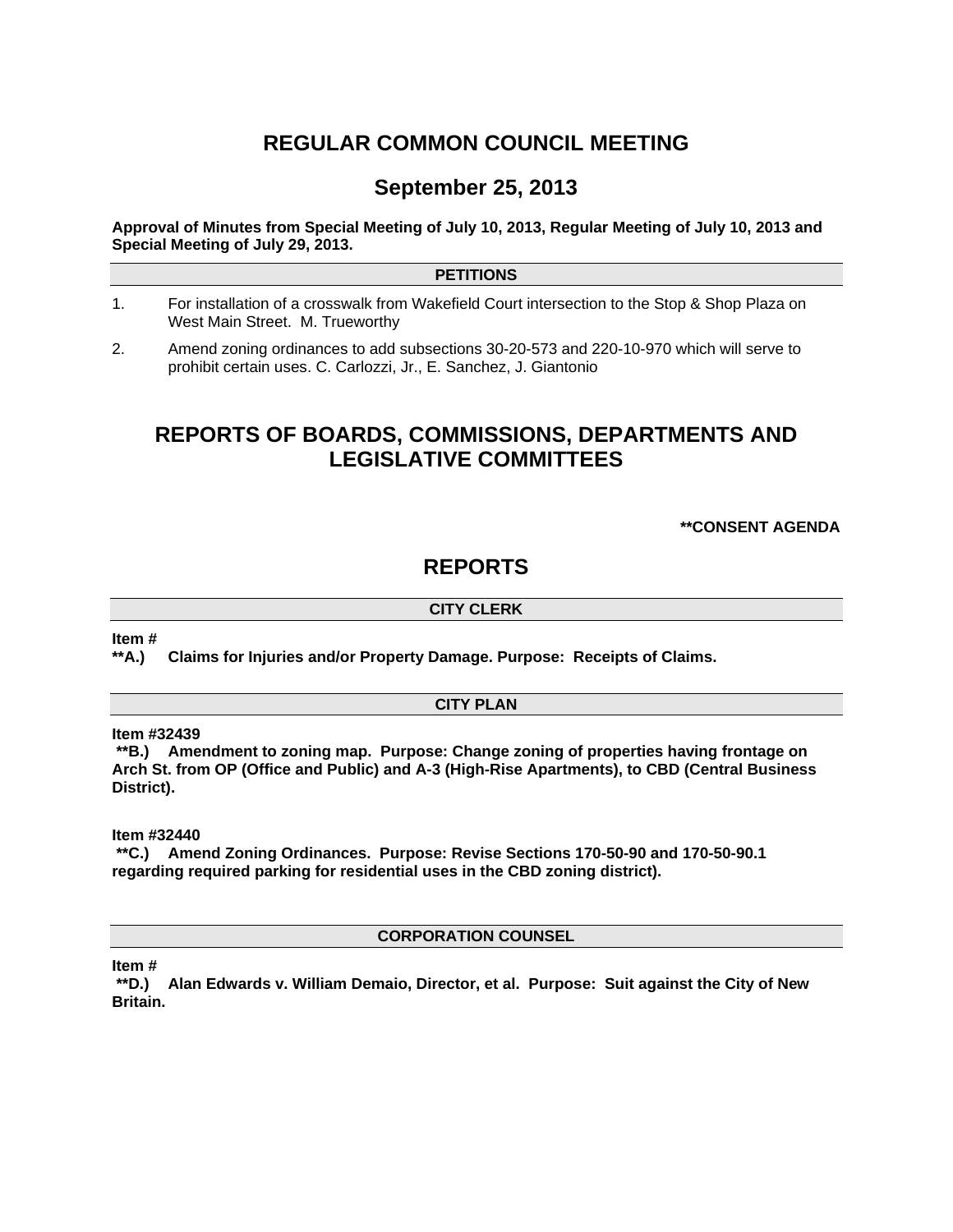# **FINANCE/PURCHASING DIVISION**

## **Item #**

 **\*\*E.) Cooperative Purchasing. Purpose: New Commercial Mower for Public Works Department, Utilities Division.** 

### **Item #**

 **\*\*F.) On-Call Engineering Services. Purpose: Assignment for Temporary Engineering Services for Public Works Department.** 

### **PUBLIC WORKS**

### **Item #32444**

 **\*\*G.) Manhole Cover – 28 McKinley Drive. Purpose: Recommend not raising the structure.** 

# **TAX DEPARTMENT**

### **Item #**

 **\*\*H.) Tax Abatements, Corrections and Refunds.** 

# **RESOLUTIONS**

#### **Item #**

**1.) Appointment of Fire Chief for the City of New Britain. Purpose: Fill current vacancy. S. Bielinski, E. Magnuszewski, R. Centeno** 

#### **Item #**

**2.) Connecticut Light and Power Easement for Pinnacle Business Park. Purpose: Grant Electrical Distribution Easement on City-owned property. M. Trueworthy** 

### **Item #**

**3.) Health Assister Grant. Purpose: Approve receipt of grant funding from The Connecticut Health Insurance Exchange d/b/a Access Health CT. - \$6,000. A. Platosz, D. DeFronzo** 

#### **Item #**

**4.) Community Services Assister Grant. Purpose: Approve receipt of grant funding from The Connecticut Health Insurance Exchange d/b/a Access Health CT - \$18,000. E. Sanchez, J. Tobias Freeman** 

### **Item #**

**5.) FYE 2013 Budget Transfer and Amendment. M. Trueworthy**